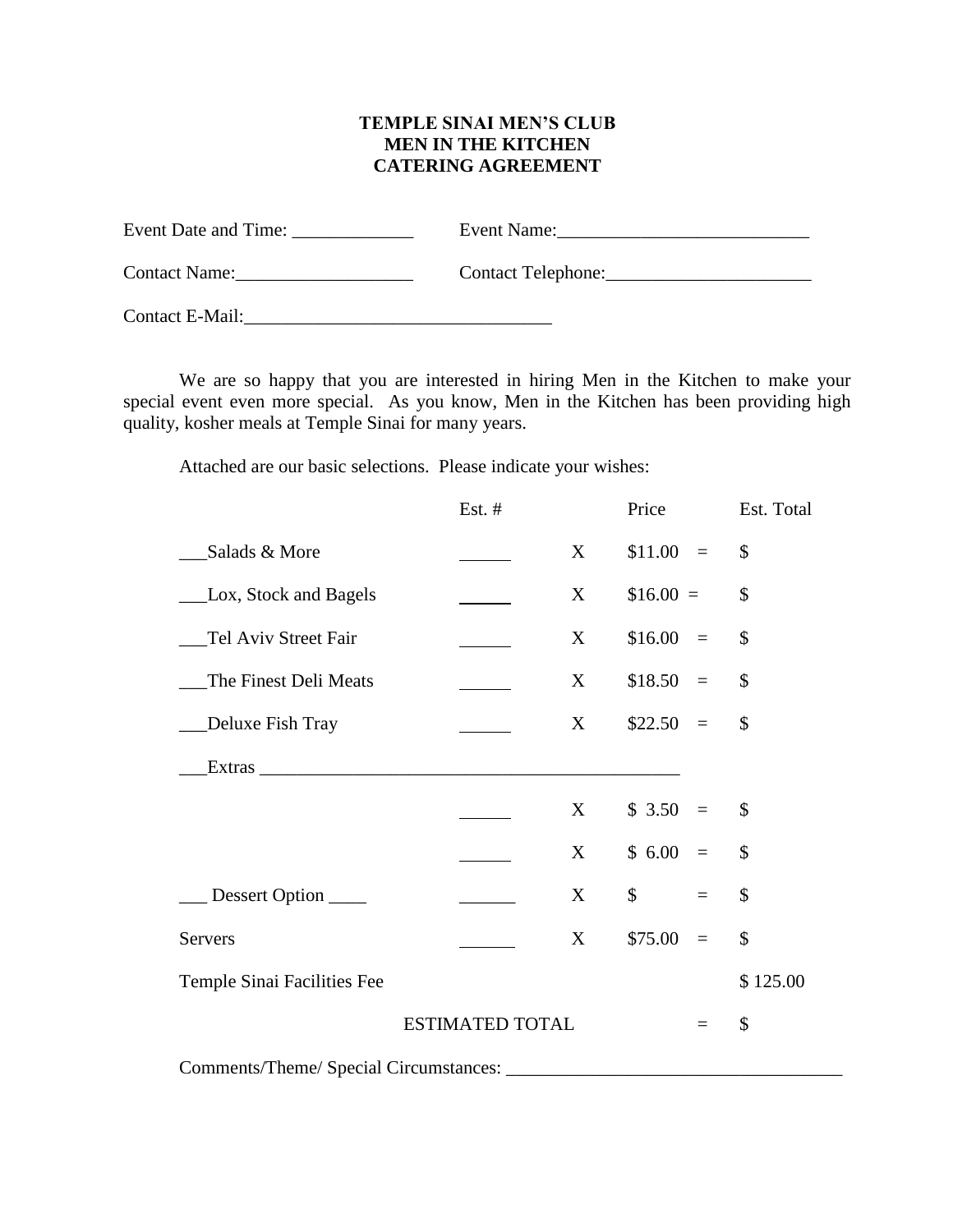#### OUR POLICIES

1. All packages include a variety of soft drinks, orange juice, coffee, tea and ice water.

2. We provide basic table coverings, plates, napkins and utensils. If you would like to provide your own paper products or centerpieces, we will be happy to use them. If so, please multiply the number of people by  $160\%$  (ex. - 150 people = 240 of each disposable). That is because many people take fresh plates and utensils between courses. Please deliver the items to the Custodial Staff 2 days before the event.

3. Our minimum order is 50 people.

4. We will hire servers at \$75 each, at one per hundred or rounded fraction thereof (ex. 150  $people = 2$  servers.)

5. Please note that we usually serve all the food at the start of the event. If you want any food served later, you must give us at least 6 weeks notice and pay for 2-3 additional servers.

6. For an Extended Kiddush held after services, all congregation attendees must be included (70 when Religious School is in session, 50 when it is not).

7. A deposit of half the estimated invoice is due with the signing of this Agreement.

8. The balance of the estimated invoice is due no later than one week before the event.

9. A count of those dining will be taken. An allowance of up to 5% over the estimated number will not be charged; however, any numbers above that allowance will result in an extra charge per person.

10. Please indicate if you would like us to package the leftovers for you. If so, they will be placed in the walk-in refrigerator for pickup.

11. Temple Sinai charges a facilities fee of \$125.00 per event which will be added to your invoice.

Please sign and return this Agreement with your deposit to me at your earliest convenience.

Alan D. Budman 1150 Old York Road 2<sup>nd</sup> Floor Abington, PA 19001 (215) 884-1600 [alan-budman@erols.com](mailto:alan-budman@erols.com)

Date: \_\_\_\_\_\_\_\_\_\_\_ \_\_\_\_\_\_\_\_\_\_\_\_\_\_\_\_\_\_\_\_\_\_\_\_\_\_\_

Customer Signature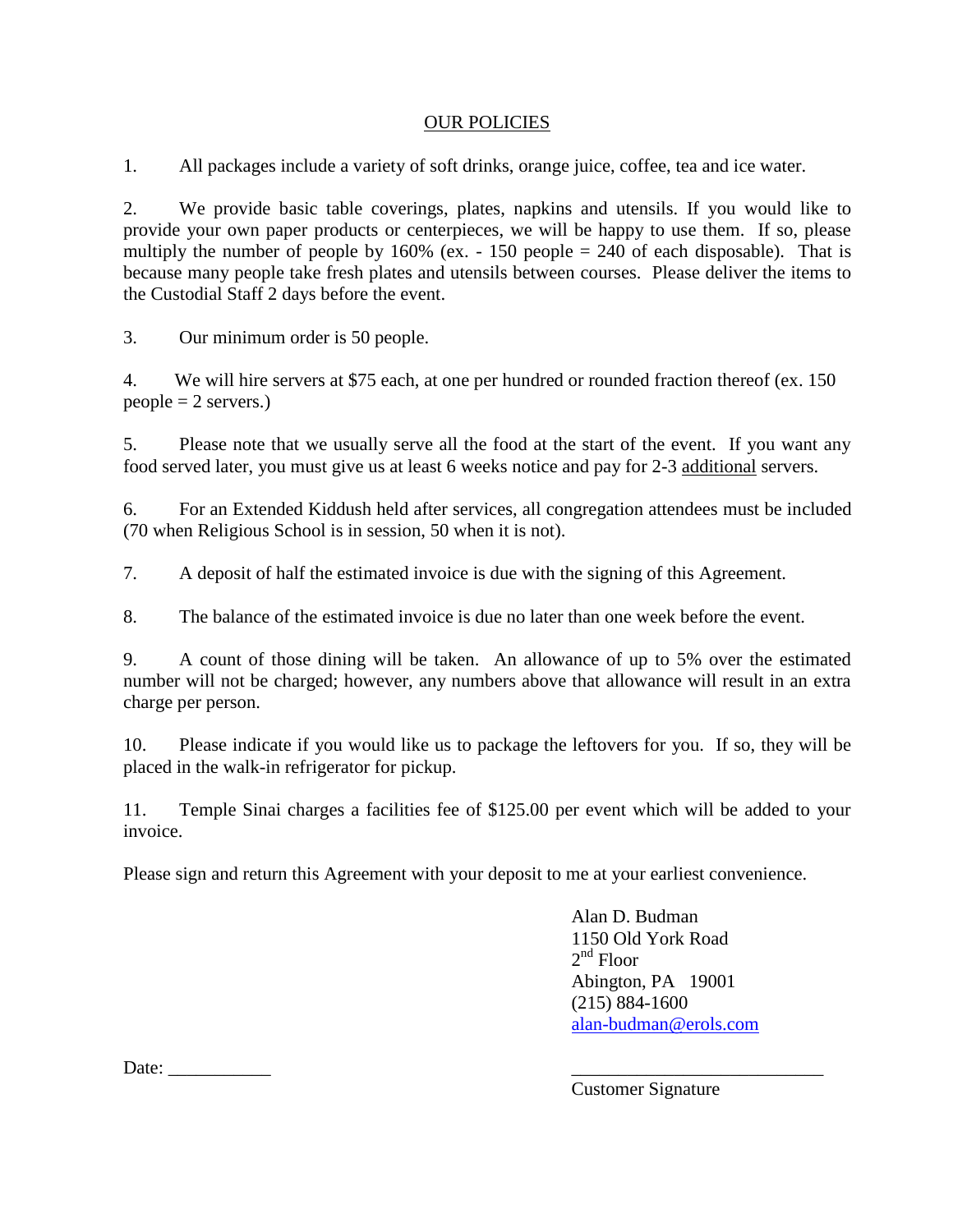### **SALADS & MORE (\$11.00 per person)**

- Egg Salad
- Tuna Salad
- Whitefish Salad
- Kippered Salmon Salad

# **LOX, STOCK & BAGELS (\$16.00 per person)**

- Nova Lox
- Salty Lox
- Egg Salad
- Tuna Salad
- Whitefish Salad
- Tossed Salad
- Fruit Salad
- Rolls & Breads
- Cream Cheese & Butter
- Kippered Salmon Salad
- Herring in Cream
- Fruit Salad

 Turkish Salad Carrot Salad Pita Bread

- Bagels, Rolls & Breads
- Cream Cheese & Butter

### **TEL AVIV STREET FAIR (\$16.00 per person)**

- Chicken/Turkey Kebobs
- Falafel
- Israeli Salad
- Hummous
- Baba Ganoush

# **THE FINEST DELI MEATS (\$18.50 per person)**

- Egg Salad
- Tuna Salad
- Choice of 3 Deli Meats
- Knishes
- Wraps

# **DELUXE FISH TRAY (\$22.50 per person)**

- Jumbo Whitefish
- Nova Lox
- Salty Lox
- Sable (add  $$1.75$  pp)
- Kippered Salmon
- Tuna & Egg Salads

# **EXTRAS (\$3.50 pp / \$6.00 pp for two)**

- Sweet Noodle Kugel
- Blintz Soufflé
- Mini Pizza-bagels
- Mini-quiche Assortment
- Baked Ziti
- Caprese Salad

Macaroni Salad

• Israeli Condiments

- Potato Salad
- Cole Slaw
- Fruit Salad
- Rolls & Bread
- Whitefish Salad
- Herring
- Fruit Salad
- Bagels, Rolls & Breads
- Cream Cheese & Butter
- Caviar Display (add \$2 pp)
- Passed Hors D'oeuvres (\$4.95 pp + server)
- Poached Salmon (\$4.95 pp)
- Baby Lambchops (\$9.95 pp)
- Gravlox
- Pastrami Lox